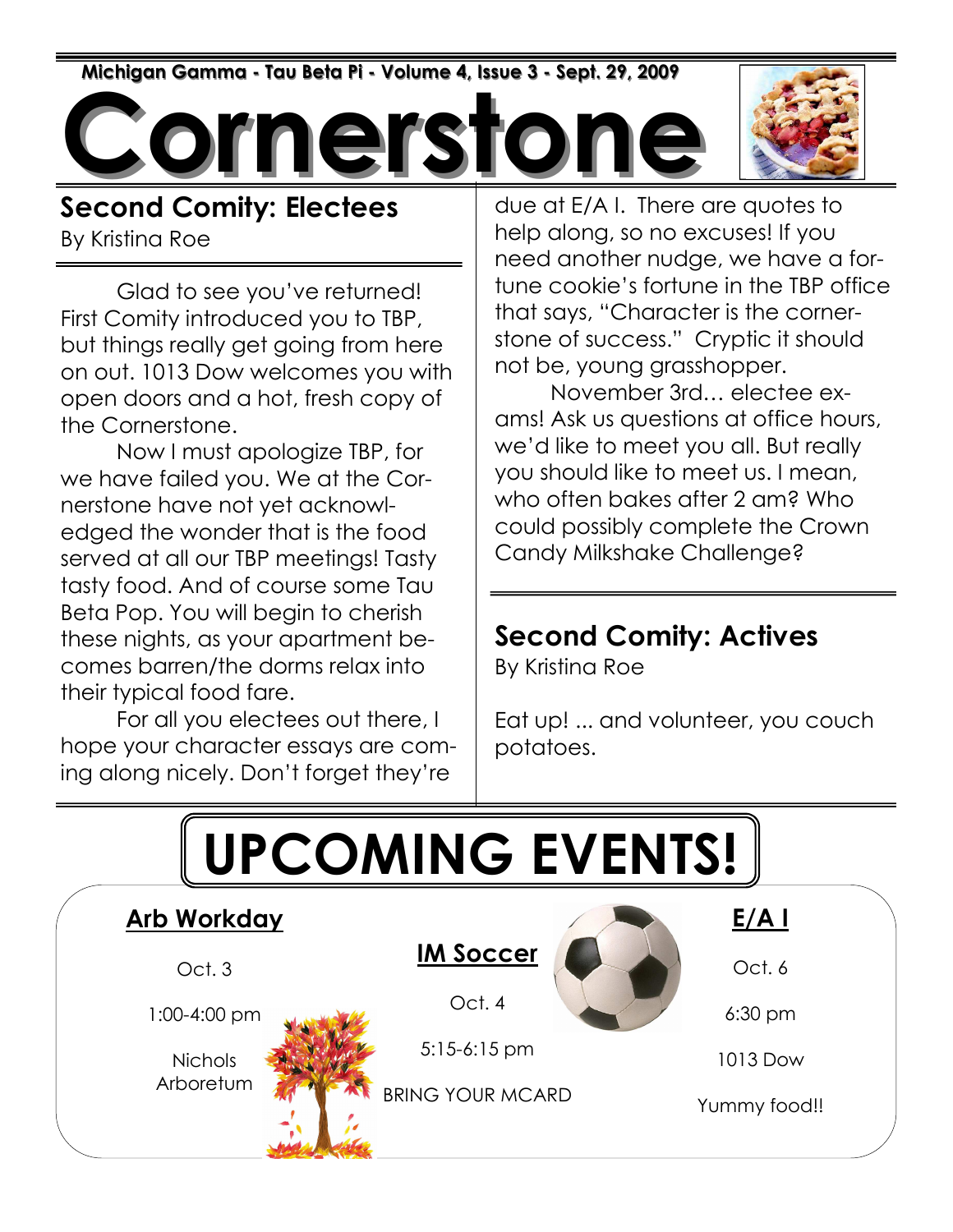# tRoell of the week

page 2

#### Awwwwwwwwkward Family Photos

We're engineers, and we can be pretty awkward. But then you have to think about our parents... not only are they much more embarrassing than we could ever try to be, but they fail to even acknowledge or recognize these potentially mortifying situations. Awkward turtle could not save these poor souls... At least this isn't your family.



## To Career Fair Chairs and all the volunteers:

# Thank You for a Great Career Fairl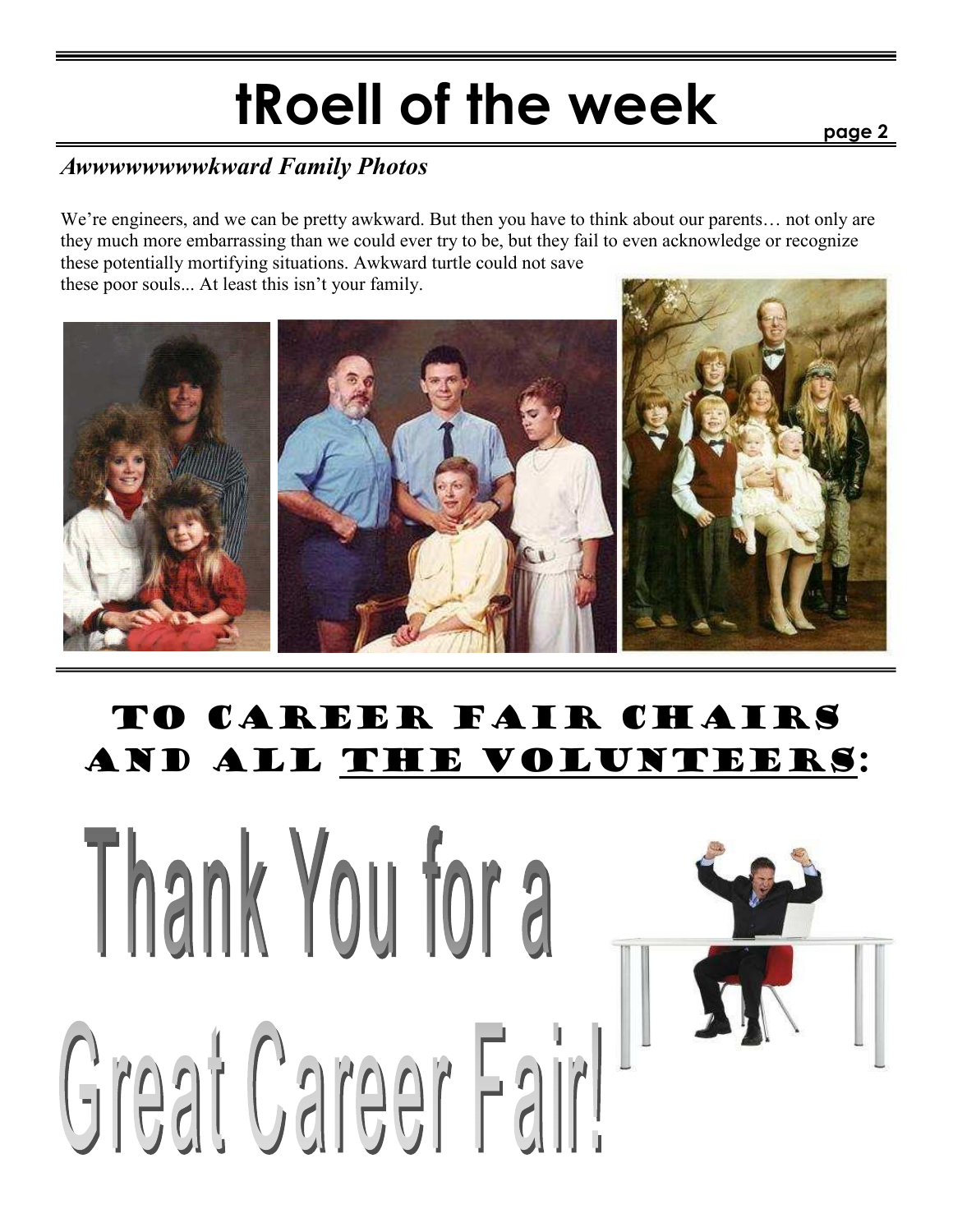# In the News

## AERO: The Good and the Bad

By Kristina Roe

This week has highlighted both the amazing and creepy aspects of flight. Last Thursday night a single-engine plane randomly (at least that's what the experts say) lost power in flight. The pilot had to make a crash landing … and landed in the Troy, Michigan



page 3

Wal-mart parking lot. Miraculously no one was injured, including the pilot! One a completely different note… last Wednesday a pilot by the name of Tom Huey was arrested in Northern California. He was arrested on grounds of stalking his exgirlfriend… how was he stalking her you ask? He has been using his single-engine plane to repeatedly fly low over her house and neighborhood, and may have been doing so for more than a year.

### Venezuela's President Hugo Chavez Does Not Like 'Family Guy'

By Kristina Roe

Cable television companies airing in Venezuela need to watch out; President Chavez is not joking around. The Justice Minister El Aissami of Venezuela does not approve of the television show 'Family Guy' because of its' promotion of marijuana, as seen in the '420' episode. Apparently at his Justice Minister's urging, President Chavez has moved forward with a regulation that fines a company if they do not discontinue airing the show. While I see where he's coming from, I feel like there's something else bugging President Chavez, something I just can't put my finger on ...

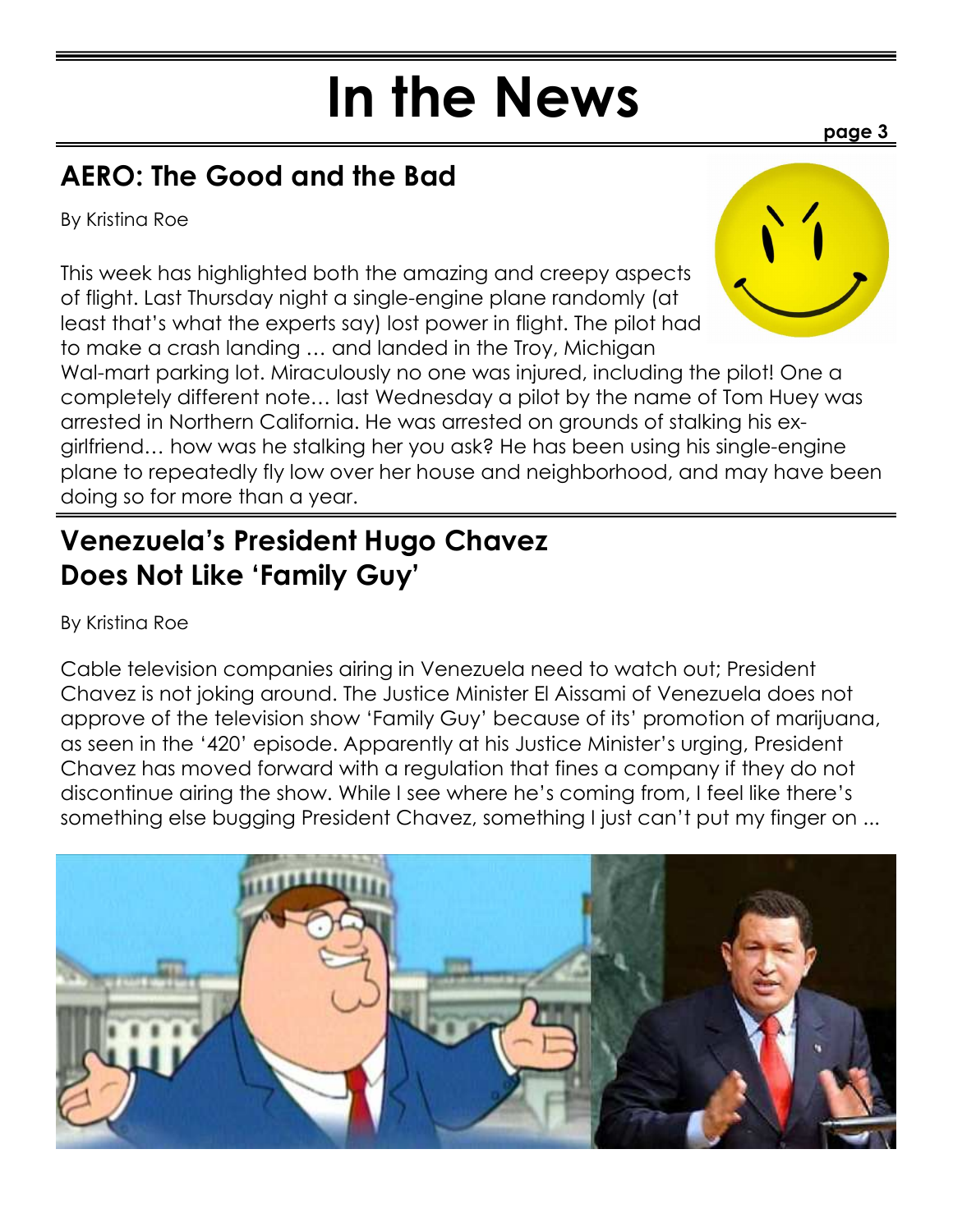# Poet's Place

## page 4 OMG HKN

I don't need no stinkin' Haiku Corner

#### MICHAEL LEE

Continuing our exploration of poetic form God Awful Neurotic Tool

**Challenges Hope** And **Reasonable** Thought

Please submit poems to TBPcornerstone@umich.edu

# Word of the Day

Word Eldritch

How to say it EL-drich

#### **Definition**

Strange; unearthly; weird; eerie.

#### Can I have that in a sentence? No.

But you can have some Dickinson.

One need not be a chamber to be haunted; One need not be a house; The brain has corridors surpassing Material place. - Emily Dickinson

The TBP/SWE career fair was this past week and I don't know if you noticed, but there was a lot of free stuff for the taking. In my opinion, that really is the point of career - I don't really care for the jobs, interviews, and offers; please, just give me your cheap bags, stress balls, and esoteric items. Among the best that I picked up last week: a giant draw string bag from Chicago Trading Company; a small screw driver set with six bits from Diamond Innovations; and an umbrella from Wolverine Trading. MICHAEL LEE

 Of course, not everyone agrees with this analysis. For example, some (unnamed) members of HKN managed to pick up this:



Yes, that is the contents of a stress ball gutted and sculpted into Pokemon. Actually, I had a chance to play with the material and it is actually incredibly good. A nice, soft, and light material that easily holds its shape but eventually dries out. So, for all you budding artists out there, go find your stress balls and tear them apart; apparently the innards are more useful than the object itself.